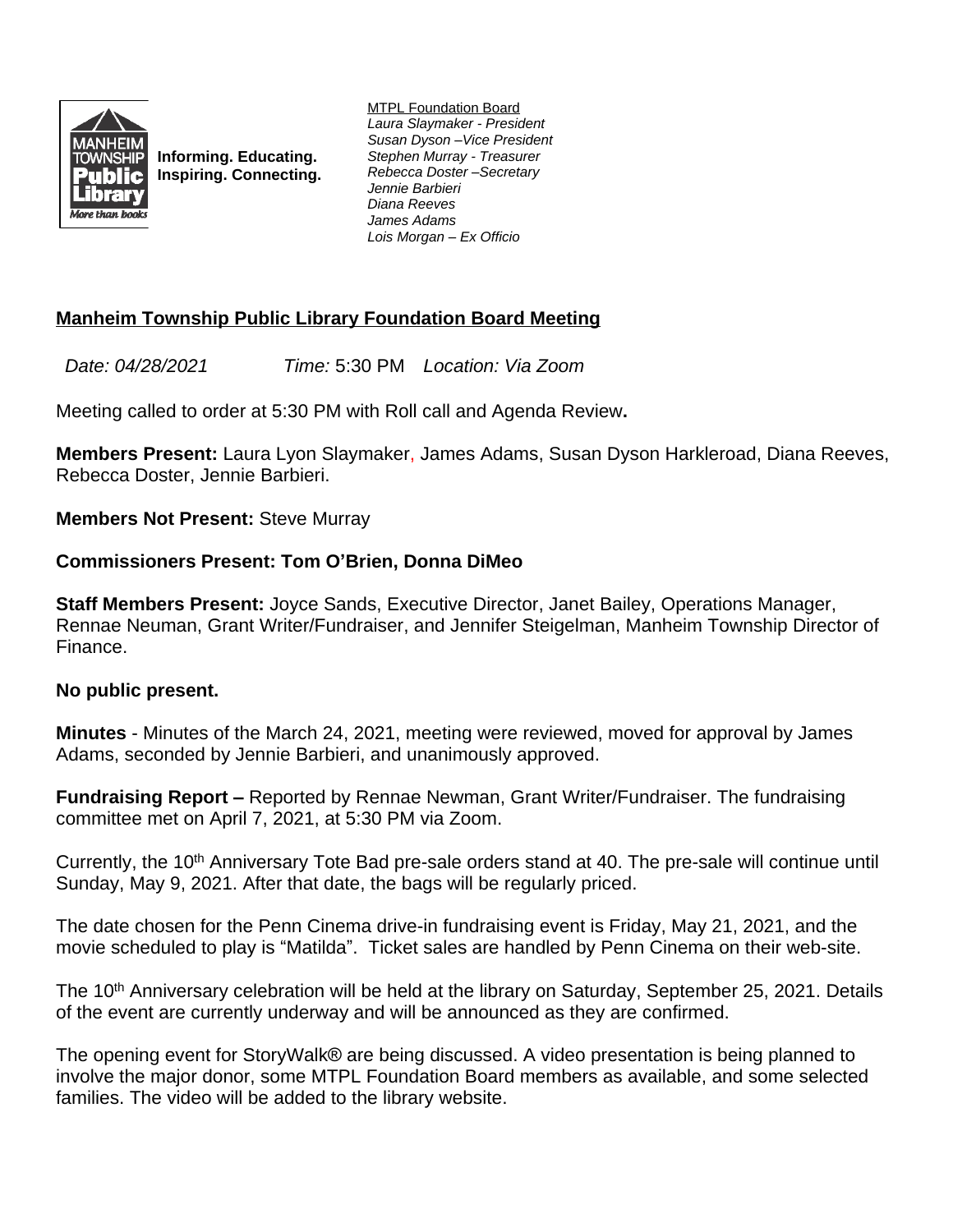The committee will meet again on May 5, 2021, at 5:30 PM via Zoom.

## **Committee Reports**

**Finance Report –** Manheim Township Solicitor Dwight Yoder, Commissioners O'Brien and DiMeo, Jennifer Steigelman, and Joyce Sands participated in a conference call to discuss the proposed MTPLF endowment fund. The resulting proposal was presented to the Board at the meeting. Action items: 1) Joyce Sands will email copy of proposal to the Board following the meeting, 2) Board members Jim Adams and Steve Murray will finalize the RFP seeking a financial advisor for the endowment fund, 3) Director of Finance Jennifer Steigelman will document all potential sources of funds for the establishment of a MTPLF endowment fund, 4) Jennifer Steigelman, Jim Adams, and Joyce Sands will identify which funds are restricted for operations and which are available for endowment seed money.

An RFP will be developed for local investment fund managers to submit their proposals. Ideally, the minimum seed dollar amount could be under 100K. If that is not possible, Jennifer Steigelman, MT Director of Finance and Joyce Sands will collaborate to identify restricted dollars, for possible placement in the Endowment Fund.

The LCCF Funds available for grant, are as follows: \$ 4948.45, in a designated account, \$ 1,033.59, in the John Fry account for periodical purchase, and \$ 680.12, in the agency account. The request for grants from these accounts are due by November 2021.

Steve Murray who was unable to attend the meeting, has requested consideration of the transfer of \$ 15,000.00 from the Fulton Bank Foundation Account as a MTPL Foundation Board contribution to Manheim Township. He has proposed a two per calendar year contribution cycle, with the amount available to transfer reported in April, a motion to transfer a contribution in May, and the transfer of funds in June. The cycle would repeat in October, November, and December. The board will consider action at the May meeting.

**Facilities Report –** The lighting deficiencies in the outdoor areas of the library previously noted, have been improved with the work of Dan Yohn, from the Manheim Township Department of Public Works. Bulb replacement and other maintenance were performed. Additional improvements, particularly by the drop off area under the pergola can be addressed in next year's budget proposals. Joyce Sands was instructed to request that Public Works replace light bulbs on a regular basis, improve lighting near the book drop to the left of the front door, and trim the ornamental grass more often.

**Friends Report –** Since the lobby inventory has been re-opened, sales have totaled \$ 2687.00 For more activities to begin, there will be a need for more volunteers. It has been suggested that service organizations be approached for volunteer helpers that could help carry and sort the materials that are donated.

**Personnel Report – no report** 

**Nominating Report –** no report